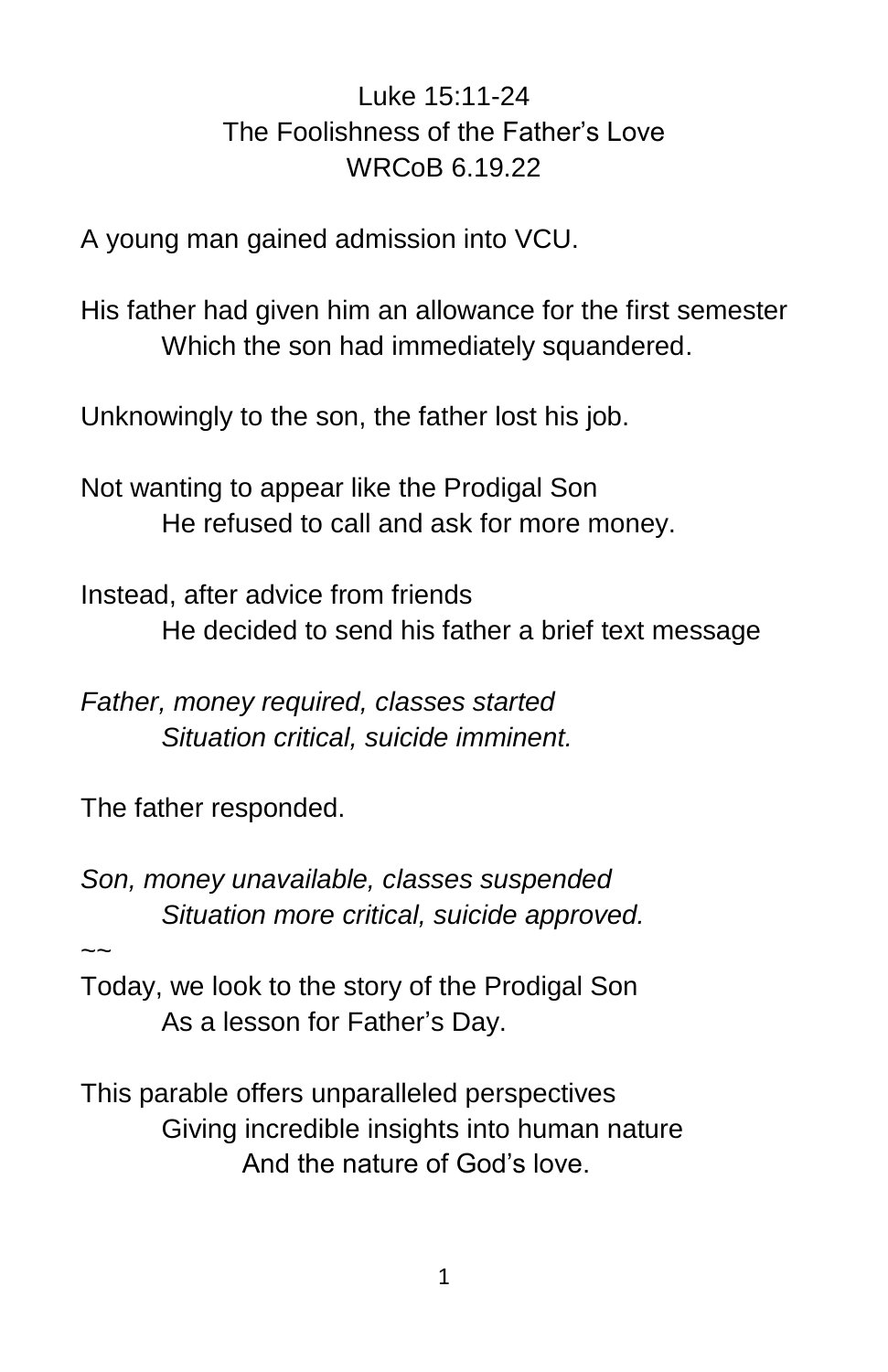The story is only found in the Gospel of Luke.

But it is so profound in its description of love

 That it is one of Jesus' most beloved of all parables.  $\sim$ 

The late, great, Rev. Craddock

Preached a marvelous sermon on this parable.

And in his own delightful way

He offers another perspective on this timeless story That of a neighbor.

He begins by making the comment that People celebrate all kinds of things That are not worth celebrating

Like the woman who calls up and says

*You know I've been on a diet for 2 years. I lost 5 pounds.*

*I've made a chocolate fudge cake and bought ice cream. I thought I'd have a few friends over to celebrate.*

Nope, not a good idea.

Or you get a call from a friend saying

*Our plumbing has been backed up for four days. Roto Rooter got it unclogged everything flushes now We're throwing a party to celebrate.*

I mean, there are times you just can't see the reason for it.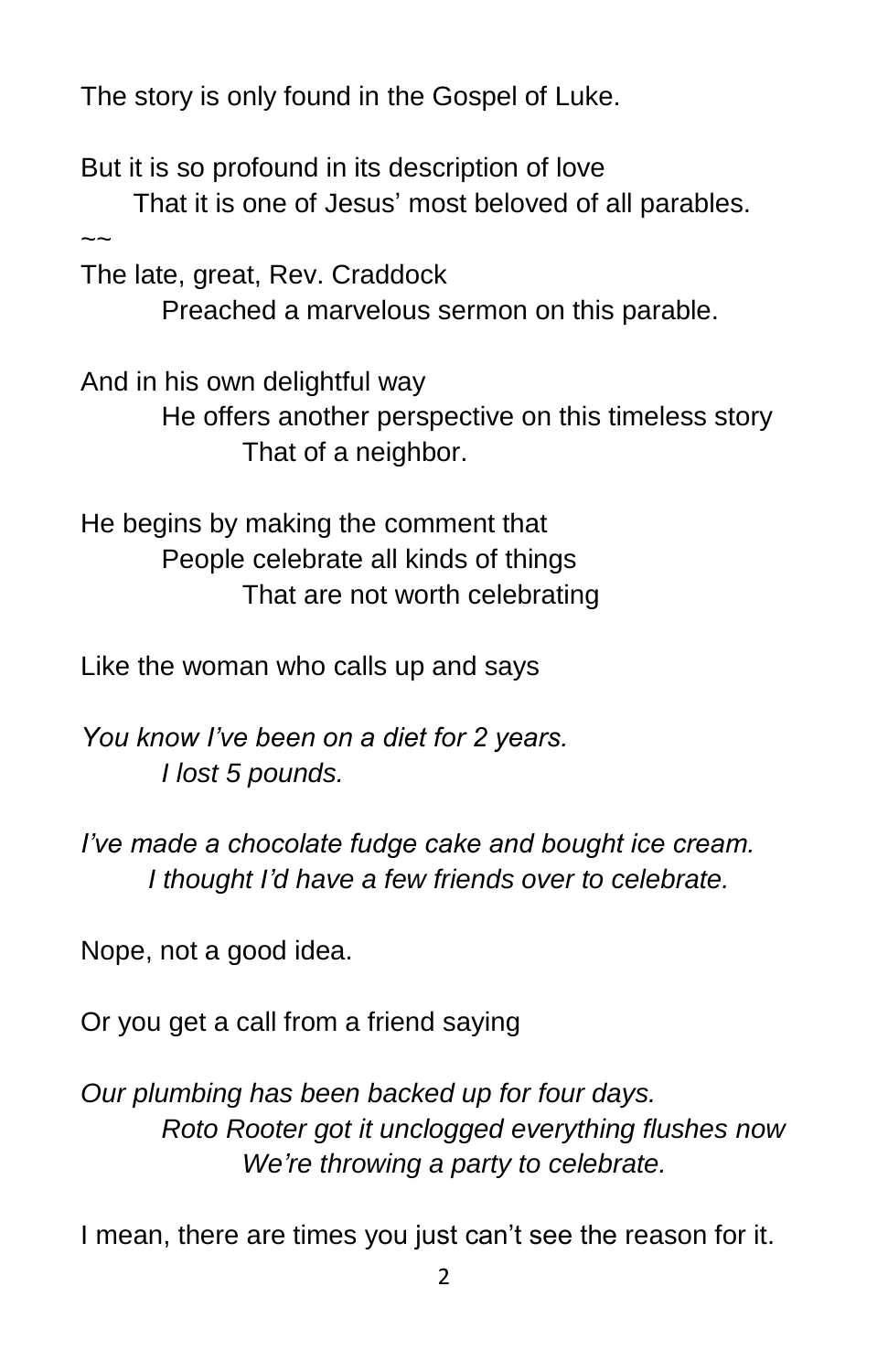Like the cause for celebration in today's parable.

Many of us know the story.

This son heads off with his share of the inheritance.

He blows it on fast and furious living Until every last penny is gone.

With nothing left And without any shame whatsoever He goes back home.

If you look closely, the parable doesn't indicate That he is sorry for what he has done.

Only that he decides to go back home.

As Robert Frost says, *home is the place where, when you have to go there, they have to take you in.*

There's been some discussion as to whether The son was truly repentant or just truly hungry.

**Luke 15:17-19 NRSV "But when he came to his senses he said, 'How many of my father's hired hands have bread enough and to spare, but here I am dying of hunger!**

**<sup>18</sup> I will get up and go to my father, and I will say to him, "Father, I have sinned against heaven and before you; <sup>19</sup> I am no longer worthy to be called your son; treat me like one of your hired hands."'**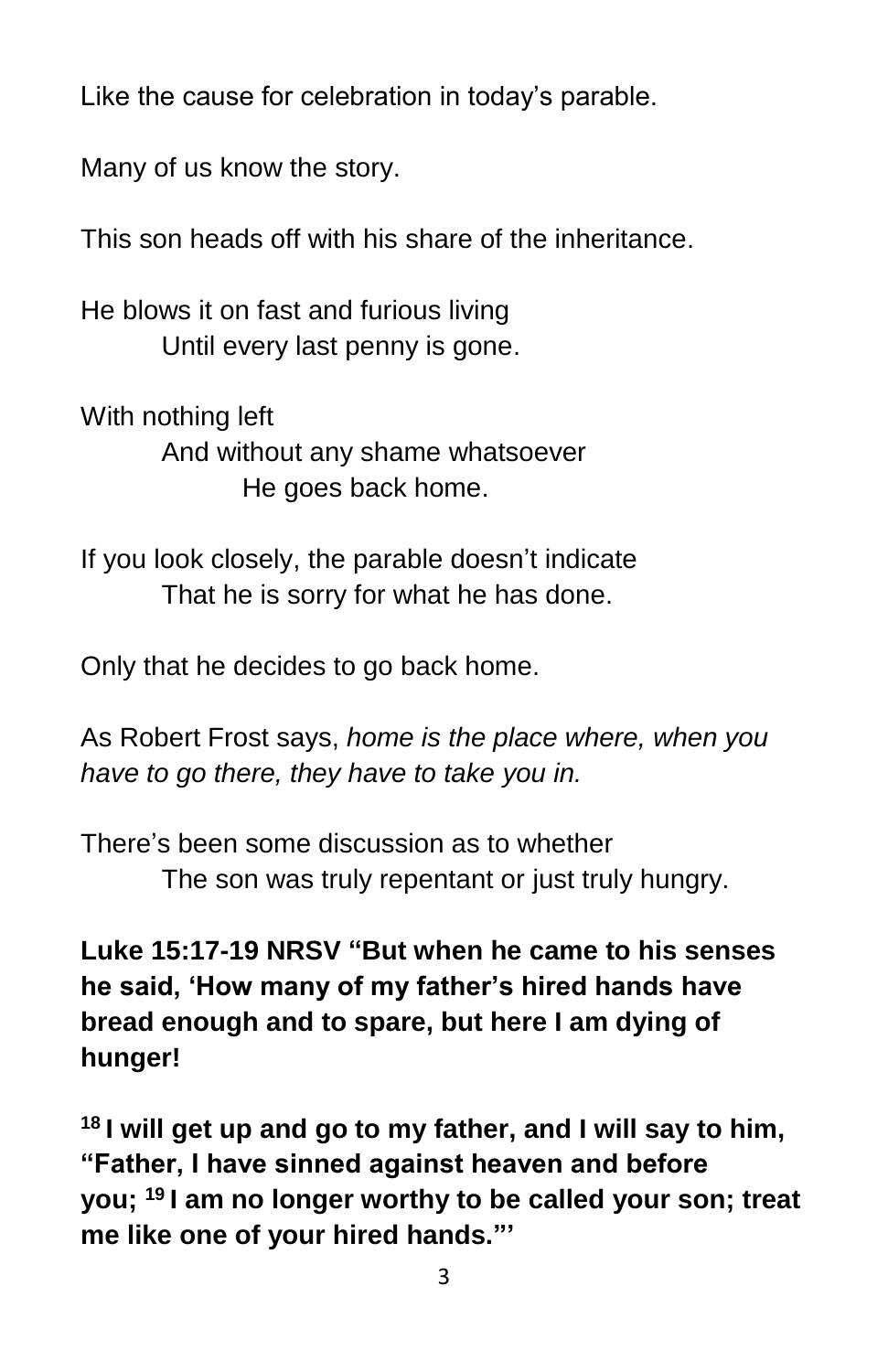Was it an honest confession from a contrite heart? Or a contrived spiel due to an empty stomach?

Either way, the father interrupts him immediately As if it didn't matter what he said

And quickly turns and orders the hired help To go and find the best beeve in the barnyard Butcher it and grill the whole darn thing.

And then, after it's on the grill Go out and invite the neighbors Tell them we're throwing a party.

Well, let me ask

If you were a friend or neighbor, would you go?

There are parties not worth going to.

I mean, why would the old man Want to celebrate the boy's return?

After all he done in shaming the family like that?

Asking for and receiving his inheritance.

Why would the old man do that?

And taking off without even telling anyone Had the old man sick with worry.

So where's he been all this time? What's he been up to?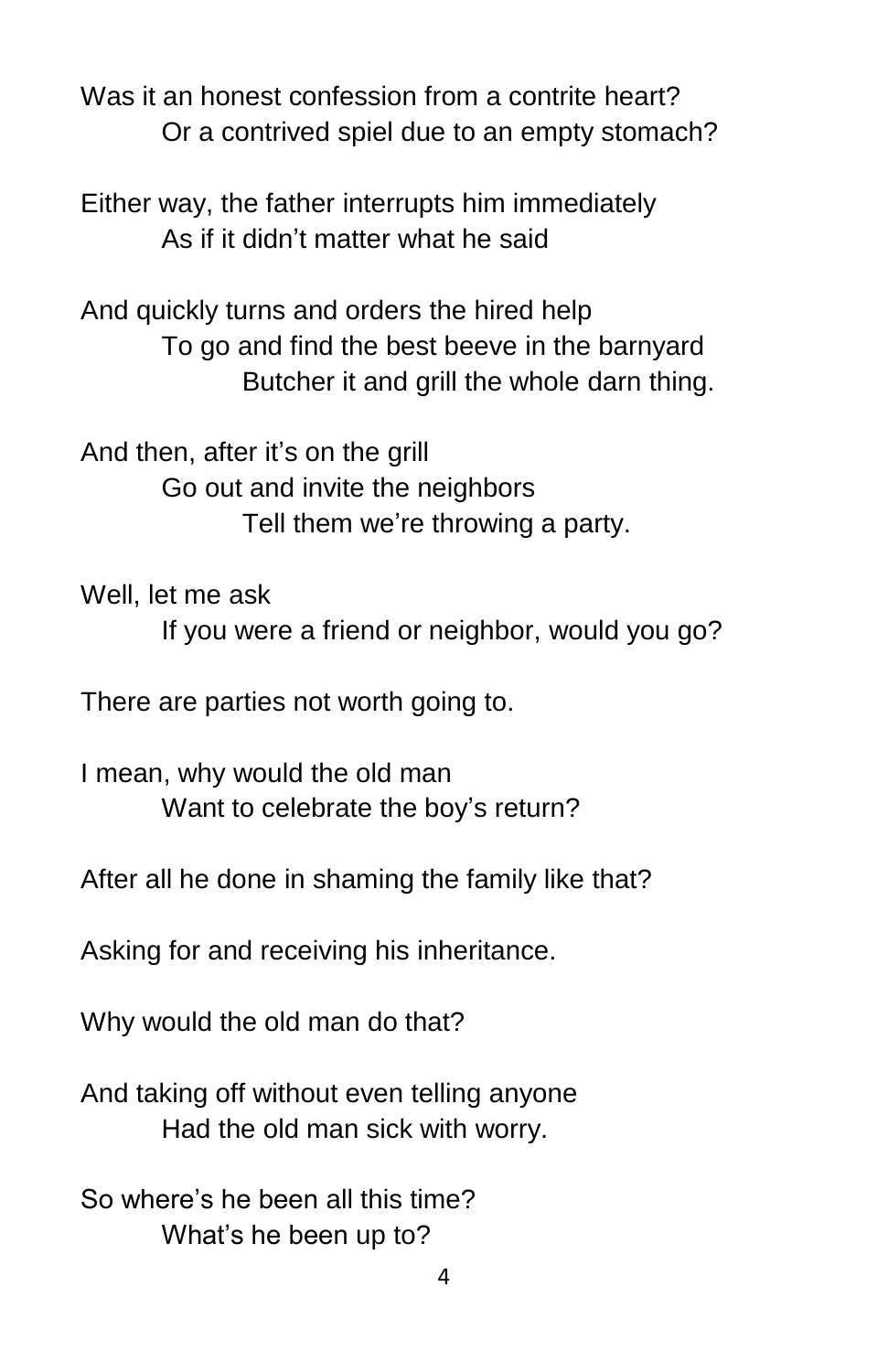Quoting Craddock on this one

*Where's he been? You idiot, you don't know where's he's been? He's been eating with the hogs, living with the hogs, acting like a hog.* 

*Took every penny of his inheritance and blew it on wine, women, and song. Paid out hundreds of dollars to women who sell their favors, lost his clothes, lost his job, can't find a job except slopping hogs.*

And now, with nowhere to go He's gone back to his dad's With his tail between his legs.

And listen to this, his old man took him back. Without even without an apology Can you imagine?

And not only took him back He's throwing him a party.

A real humdinger of one too!

No sir, I ain't going. It ain't worth my time.

 $\sim$ 

So, we are looking at this wrong.

The story is not really about the son.

And unrepentant sinner who only came home Because he had nowhere else to go?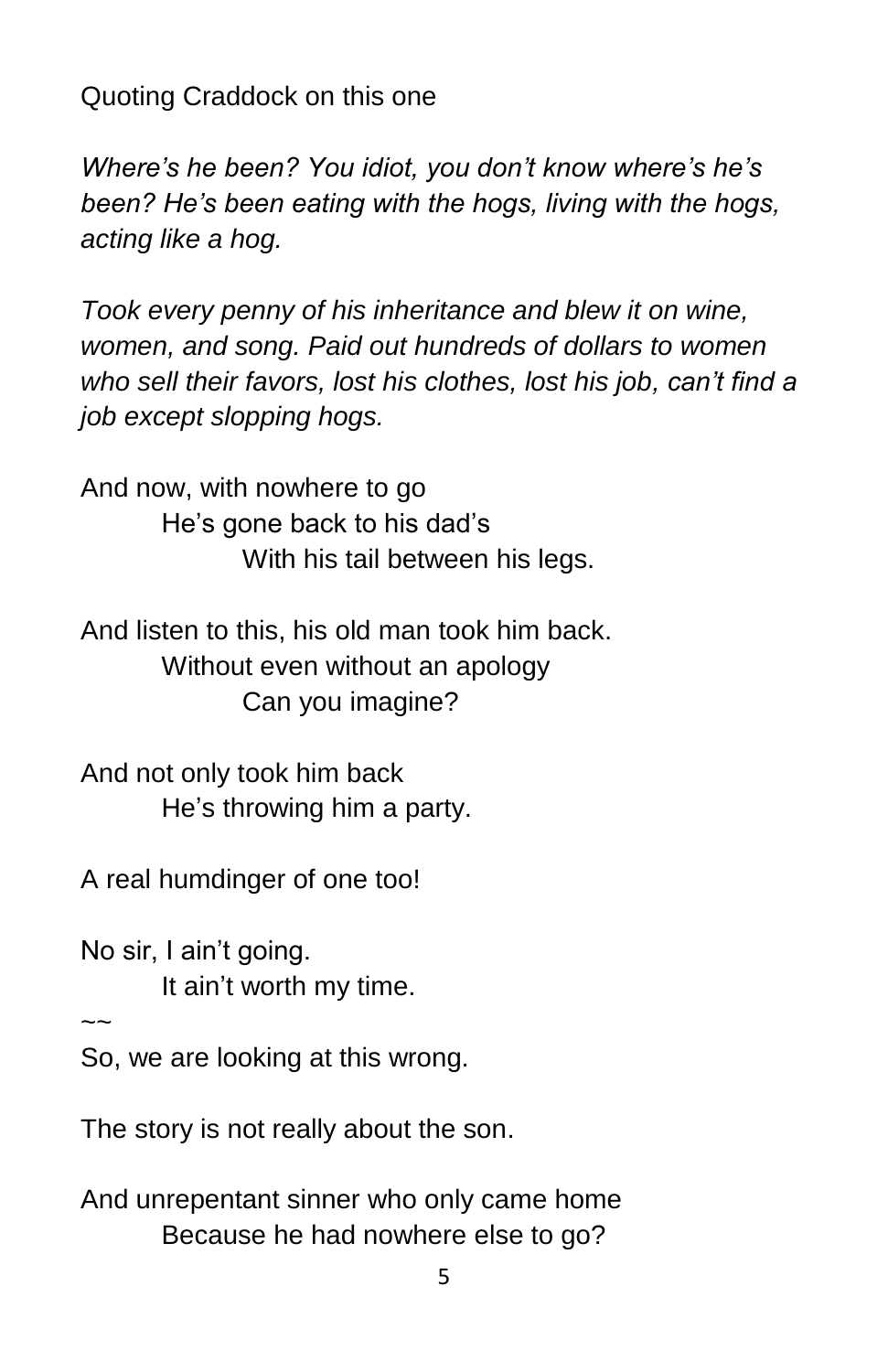It is about him, but it isn't.

It is not really about the dutiful elder son's attitude At seeing his father disgrace himself By welcoming the younger son back home.

He, who complained bitterly about his father's behavior

It is about him, but it isn't.

It is not really about the friend or neighbor's opinion either.

We do have an opinion on the old man's soft behavior And wouldn't have accepted him back With some promise to pay back the inheritance.

I mean, it is about them, but it isn't.

It is about all those perspectives, but it isn't.

Rather, it is about the father's unconditional love For his children, sinners and saints alike.

It is about the foolishness of the father's love.

The whole reason Jesus told the story Was because of the criticisms from the Pharisees Concerning Jesus and who he hung with.

 $\sim$ 

I have three insights concerning this kind of love. The first one comes from verse 20.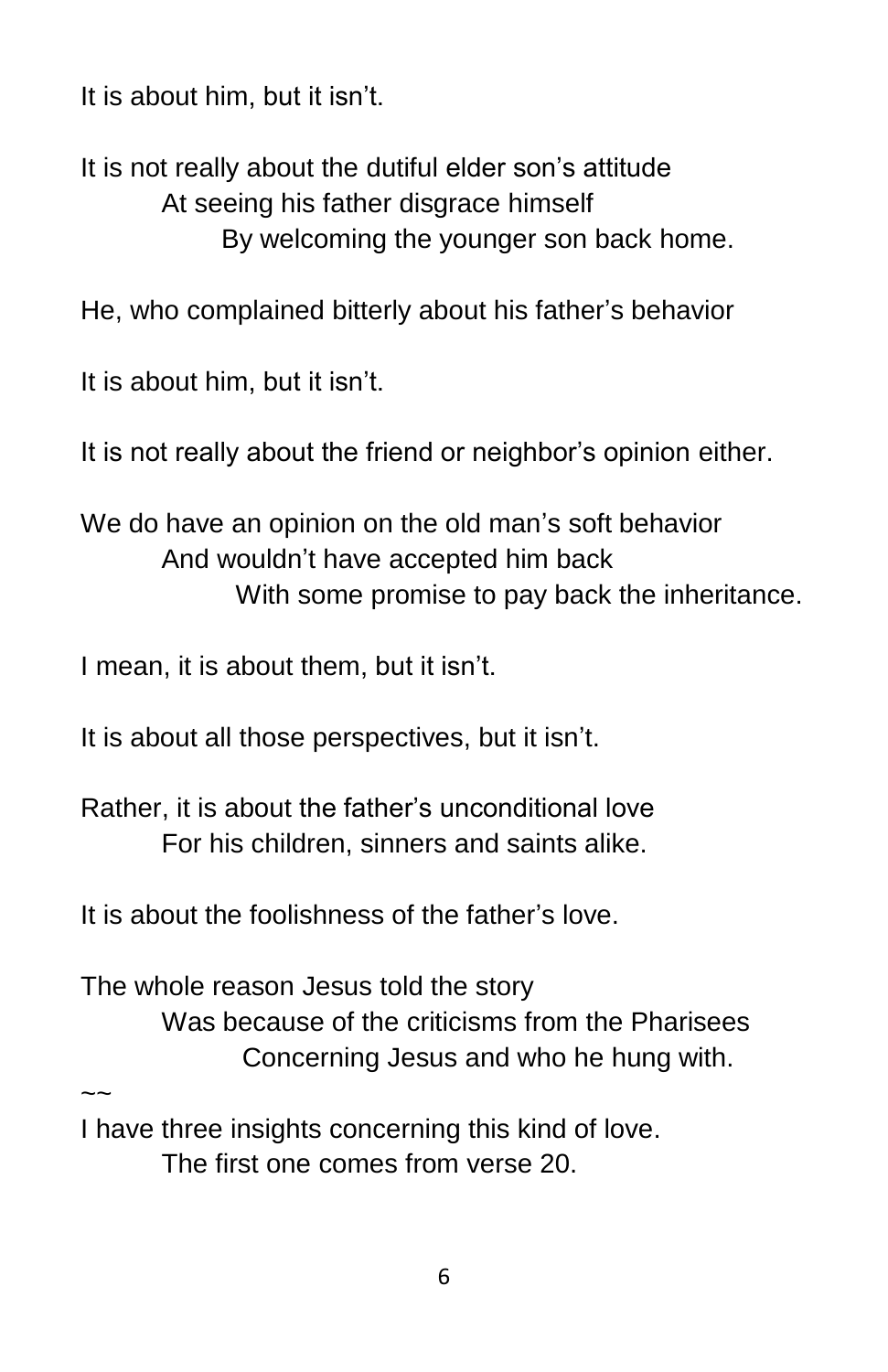Ever since, the boy left

The father was beside himself with worry.

Every morning when eating his breakfast And drinking his coffee When hearing the front screen door slam

It gave his old heart a start thinking his son had returned.

Every evening after chores He'd sit on the front porch As the sun faded beyond the hills.

He'd sit and peer down the driveway To where it curved out of sight behind the evergreens Hoping to catch a glimpse of his coming.

When he'd go to town to buy feed He would peer into the faces of those he met Hoping he just might find his son's.

It was midday when the son returned.

The father had eaten dinner And stepped out onto the porch for one last look Before returning to work.

As he squinted his eyes in the bright sun He saw a figure with a familiar stride.

**Luke 15:20 NLT "And while he was still a long way off, his father saw him coming.**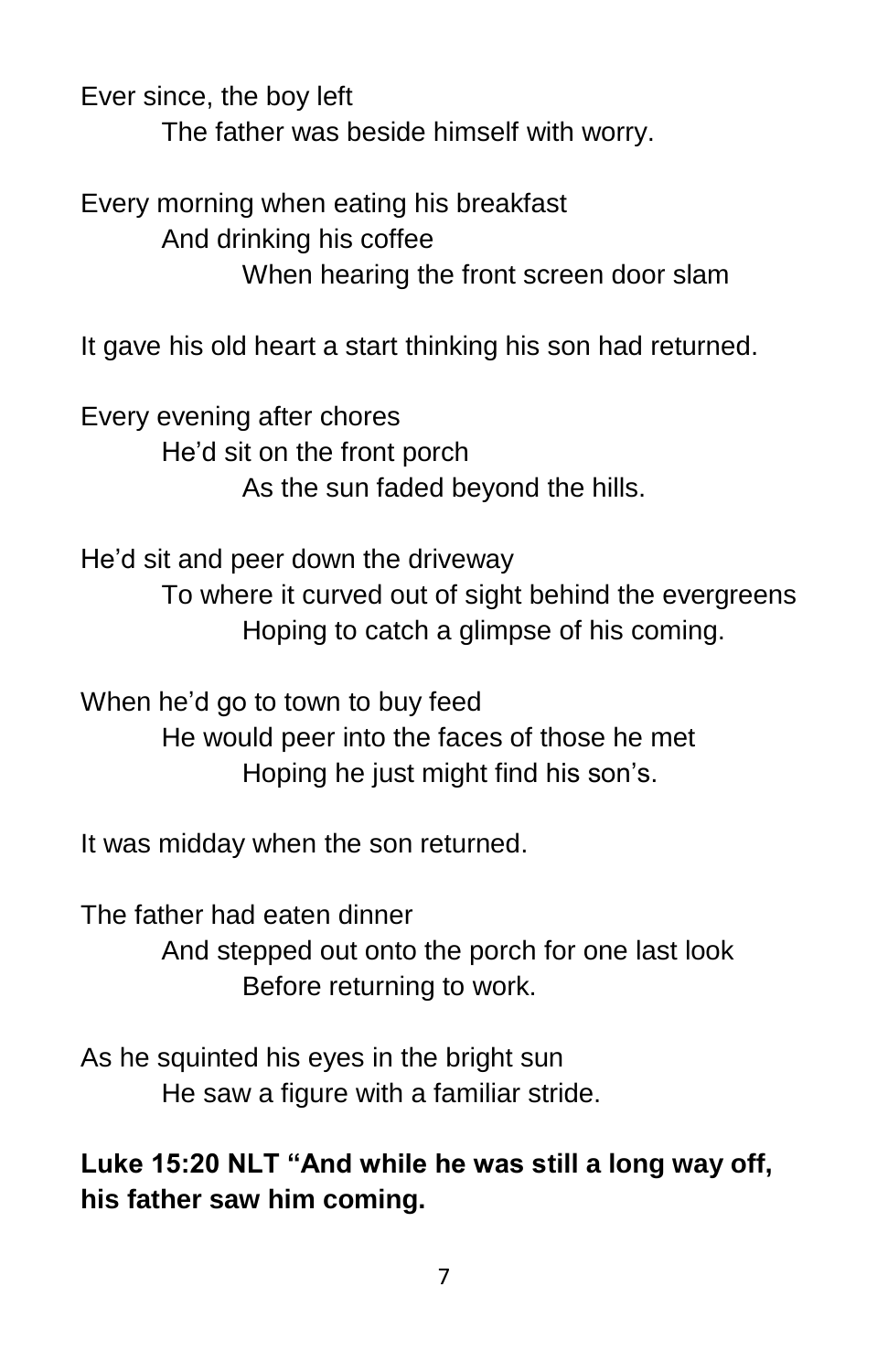## **Filled with love and compassion, he ran to his son, embraced him, and kissed him."**

It wasn't the son, full of humility and remorse Kneeling before his father asking for forgiveness.

It was the father when he recognized him Jumped off the porch

And met him in the driveway And grabbed him up in the biggest of bear hugs.

His love was spontaneous.

 $\sim$ 

The second insight is the father's further response.

After completely ignoring the son's canned apology The father quickly got things going.

"Go, get his bath water running Get him some shaving cream and a razor Bring out something for him to wear.

Go start the grill and invite the neighbors

We are going to have a party This neighborhood won't soon forget.

His love was gracious.

 $\sim$ 

And our third insight in today's lesson Is the father's reason for it all.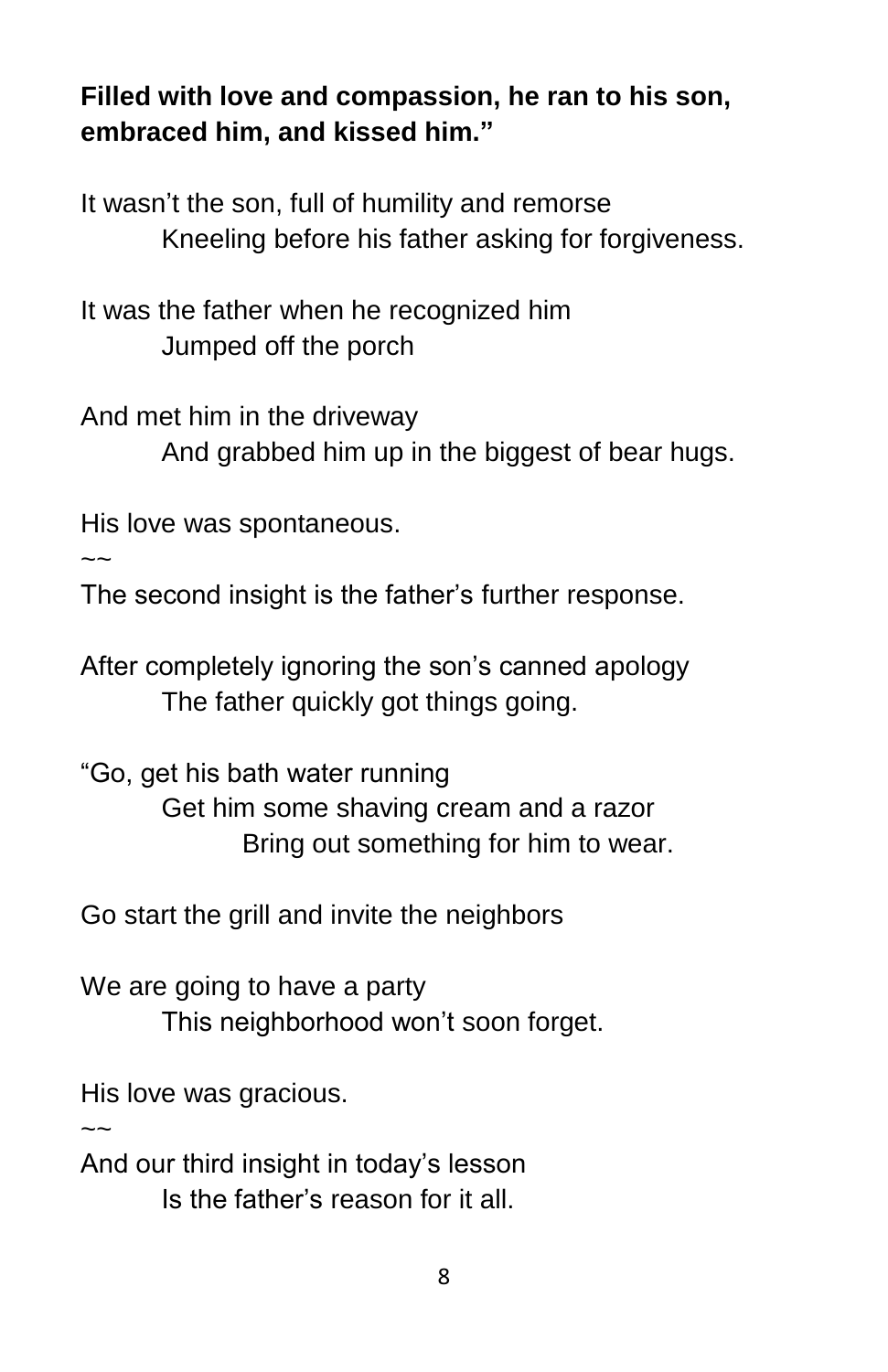**Luke 15:24 NIV For this son of mine was dead and is alive again; he was lost and is found.'** 

I remember taking special note of this verse When I was in seminary.

The worship leader for Wednesday chapel Was our professor of systematic theology.

He was a very academic and heady person.

But as he was reading this passage When he got to this verse He got choked up and couldn't finish.

So profound was his own experience.

 $\sim$ 

 $\sim$ 

A lady once came into my pastor's study.

She wanted my advice.

She was conservative when it came to human sexuality.

She believed an acceptable marriage Was only between a man and a woman.

Her daughter had only recently come out And planned to marry her female partner And invited the mother to the wedding.

And? I said.

She asked what she should do.